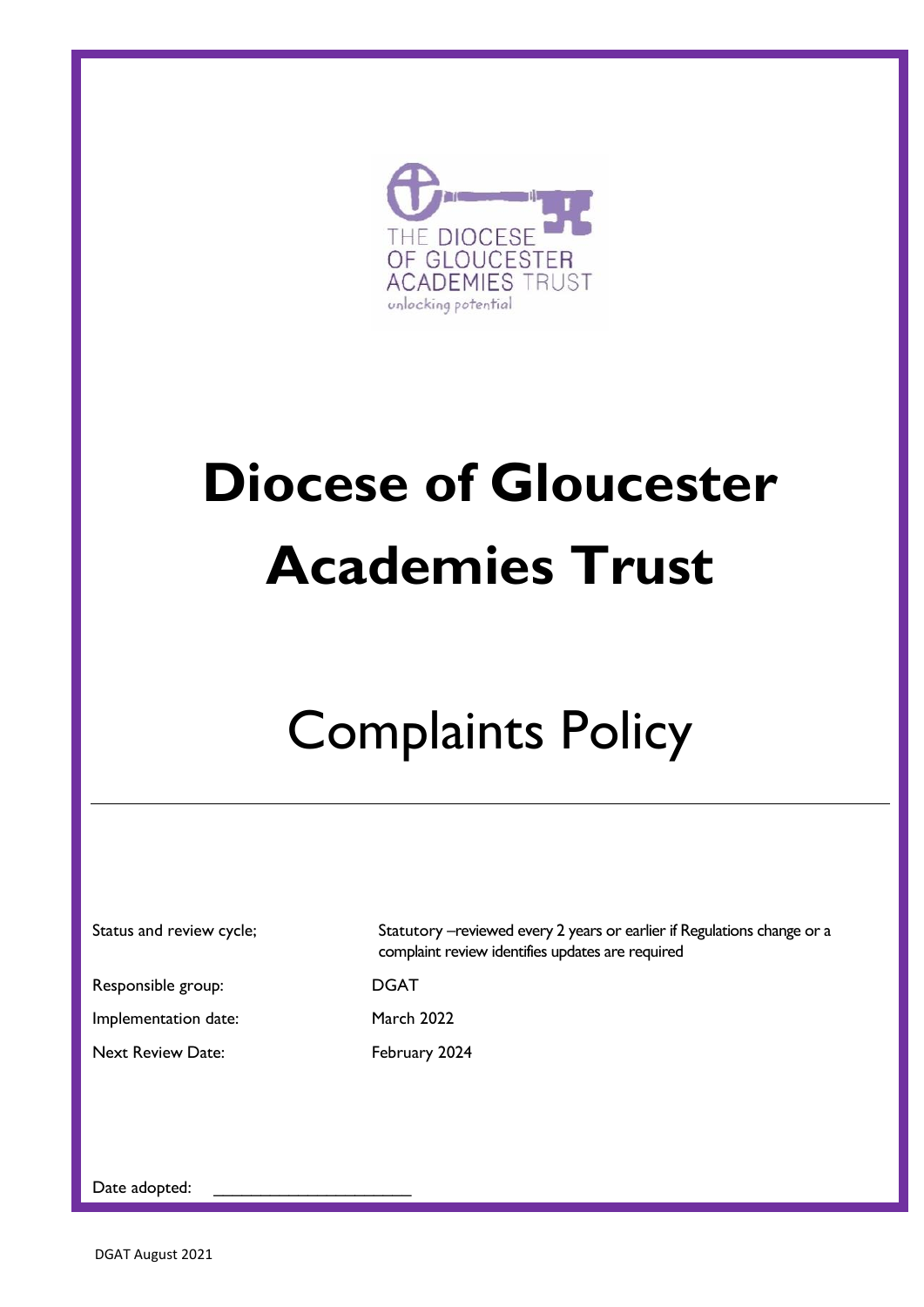

# **Diocese of Gloucester Academies Trust**

# **Complaints Policy**

#### **Contents**

| <b>Section One:</b> | <b>General Principles</b>            |
|---------------------|--------------------------------------|
|                     | Complaints procedure                 |
|                     | <b>Procedure Summary Flowchart</b>   |
|                     | <b>Complaint Form</b>                |
|                     | <b>Complaint Review Request Form</b> |
|                     |                                      |

Section Two: Policy Flow charts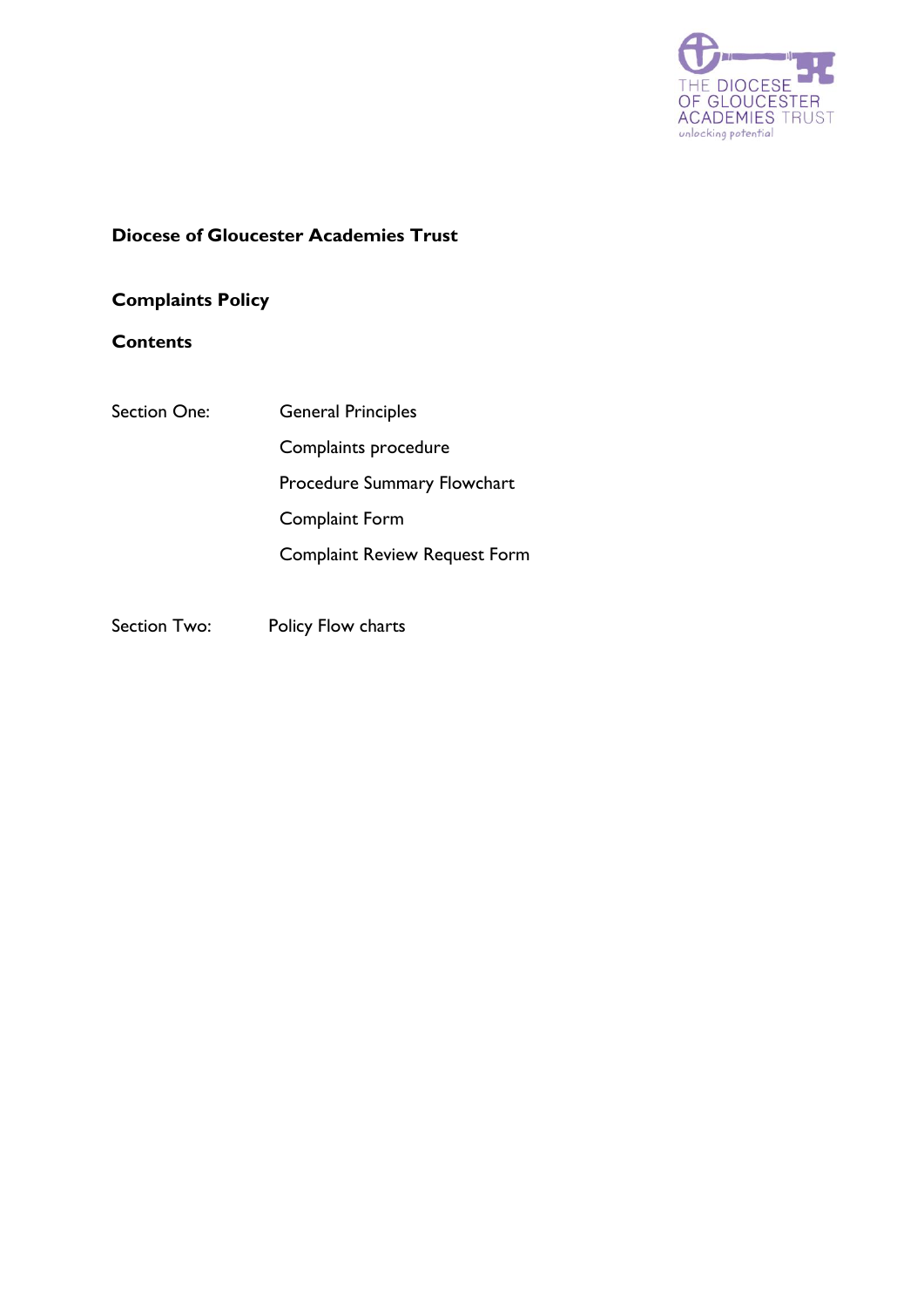

#### **Diocese of Gloucester Academies Trust**

#### **Complaints Policy**

#### **Section One:**

#### **Policy Statement**

The Trust is an organisation with a Christian foundation. The ethos, values and relationships of the Trust, and its associated academies, are central to upholding the values of the foundation. Constructive working relationships are important to the success of the Trust and in recognition of this the Trust is committed to resolving differences as quickly as possible and finding workable solutions for identified problems.

The Trust expects all concerns and complaints to be taken seriously and to be investigated and dealt with efficiently and sensitively.

#### **Purpose and Scope:**

This policy is intended to provide guidance about the process for dealing with concerns or complaints raised by anyone about the operation of a Trust school.

The following policy sets out the procedure that the school follows in such cases. A copy of this policy is available on the academy and DGAT websites.

#### **Aims and objectives**

The school aims to be fair, open and honest when dealing with any concerns or complaints giving them careful consideration and dealing with them as swiftly as possible. The aim is to resolve any complaint through dialogue and mutual understanding and in all cases putting the interests of the child above all other issues.

#### **Child Protection**

**If the complaint concerns a child protection issue or involves an allegation of abuse by a member of the Academy staff, the named person responsible for child protection matters at the Academy should be informed and safeguarding procedures followed.**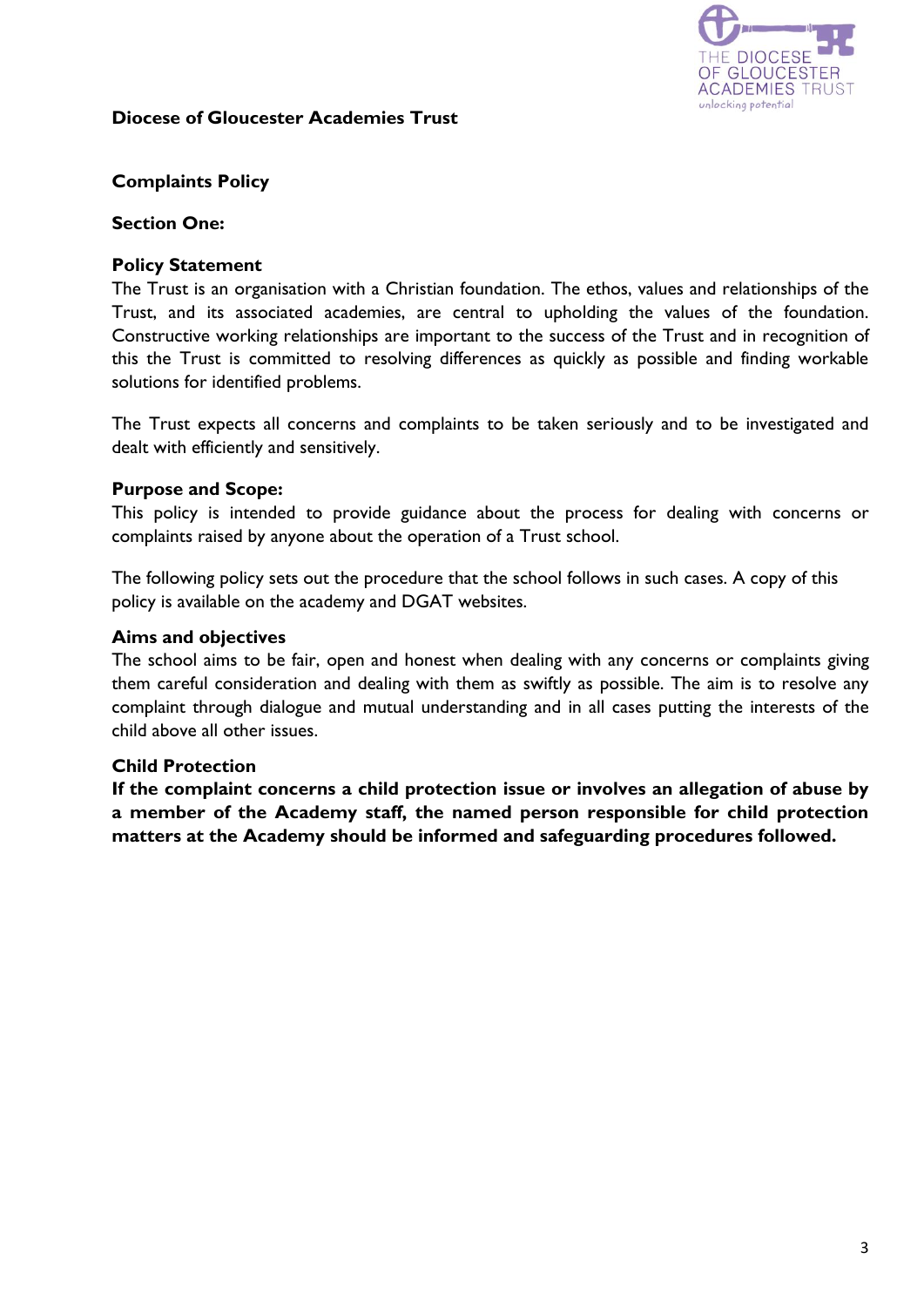#### **The Complaints Procedure**

#### **General Principles:**

This procedure is intended to allow anyone, including members of the public, to raise a concern or complaint relating to the school, or the services that it provides, unless separate statutory provisions apply (such as exclusions or admissions).

**An anonymous concern** or complaint will not be investigated under this procedure, unless there are exceptional circumstances.

To enable a proper investigation, concerns or complaints should be brought to the attention of the school as soon as possible. In general, the school will not consider any complaint raised more than 3 months after the event.

Complaints need to be considered, and resolved, as quickly and efficiently as possible using time limits published in this policy. However, where further investigations are necessary, new time limits can be set and the complainant sent details of the new deadline and an explanation for the delay.

#### **Concern**

A concern can be defined as an expression of a worry in respect of the school. A matter should be viewed as a concern if it is capable of being resolved locally and does not require a formal response.

#### **Complain**t

A complaint can be defined as an expression of dissatisfaction with the school which requires a formal response.

The school will deal with any matter as a complaint when

the person raising the matter requests the matter to be dealt with as a formal complaint

*or*

when informal attempts to deal with the concern have been exhausted and

the person who raised the concern remains dissatisfied.

#### **Raising a concern or complaint**

#### **Stage 1 - Informal Procedure**

It is normally appropriate to communicate directly with the member of staff concerned, or the Head Teacher if the concern is about any member of staff. This may be by letter, e-mail, telephone or in person by appointment. Many concerns can be resolved by simple clarification or the provision of information and it is anticipated that most concerns or complaints will be resolved by the informal stage within 5 working days of a concern being raised.

In the case of serious concerns, it may be appropriate to address them directly to the Head teacher (or to the Chair of the governing body, if the concern or complaint is about the Head teacher or a governor). If the resolution is likely to take longer than five days the complainant will be informed and kept up to date of the progress of the issue raised.

If there is uncertainty about who to contact, then advice may be sought from the school office or Clerk to the local governing board.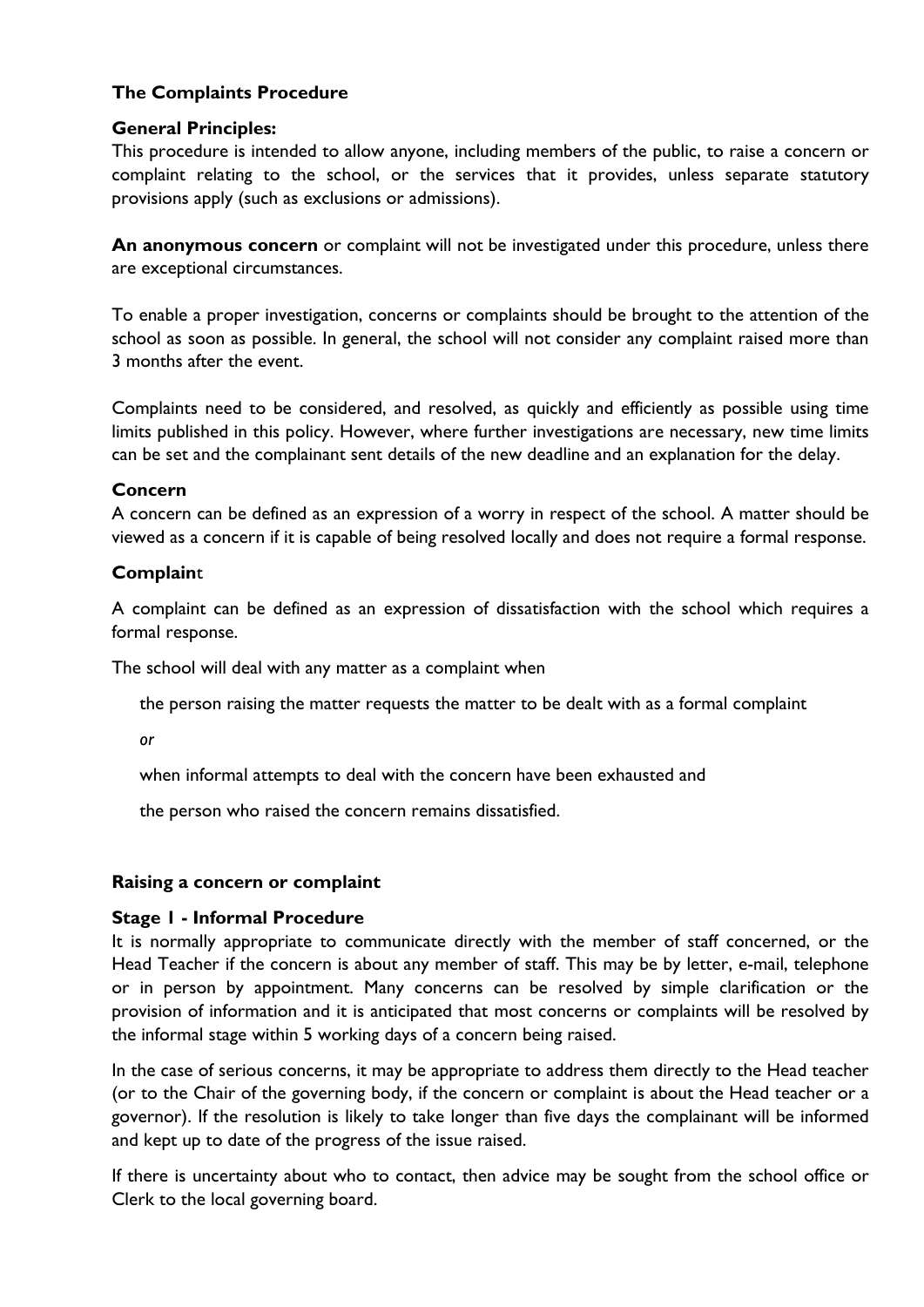#### **Procedure for dealing with concerns**

The teacher, Head Teacher or Chair will endeavour to resolve the concern informally within 5 working days of a concern being raised. During the course of any informal investigation they may invite a third party in to observe any relevant meetings. Any member of staff complained about will be kept fully informed of the content of the concern raised and will be given an opportunity to explain their actions. During this period the person raising the concern will be regularly updated as to the progress of the investigation. If the resolution is likely to take longer than five days the complainant will be informed and kept up to date of the progress of the issue raised.

#### **Stage 2 - Formal Procedure (How to take the matter further)**

If the concern is not resolved at the informal stage, or the concern is of a sufficiently serious nature, a formal complaint should be made in writing using the **Complaint Form**. This should be addressed to the Head Teacher, who will be responsible for ensuring that it is investigated appropriately. The form should be sent to the Clerk to the local governing board, for the attention of the Chair, if the complaint is about the Head Teacher or a governor. If the complaint is about the Headteacher or the Chair of the local governing board, contact the CEO of the Trust.

A written acknowledgement will be provided to the complainant within 5 school days of receiving a complaint. If a complaint is received during the school holidays, acknowledgement will be within 5 school days of the start of the new term. The acknowledgement will give a target date for providing a response to the complaint which should normally be within 10 school days.

If the target cannot be met because, for example, an independent investigation is needed, then a further letter should be written explaining the reason for the delay and providing a revised target date.

The Head Teacher (or Chair of the local governing board) may invite the complainant to a meeting to discuss the complaint and to seek a resolution, this should be within 5 school days of the acknowledgement of the complaint being sent. If the complainant accepts that invitation, they may be accompanied by a friend if they wish, to support them in explaining the nature of the complaint. If a meeting is arranged a full record of the meeting must be kept. A copy of the record of the meeting should be available to all parties within 3 school days after the meeting.

Once all of the facts have been established a written response will be sent to the complainant within 5 school days outlining the decision reached and the reasons for it. Where appropriate this should also include what action the school will take to resolve the complaint. The letter will make reference to any formal investigation that has taken place and a copy of the main body of investigation report will be provided. Where the report contains information relating to a third party this may be redacted in line with General Data Protection Regulation requirements (GDPR).

The letter should also inform the complainant how they can proceed to the third stage of the procedure if they are dissatisfied with the outcome, and that they must do so within 10 school days of receiving the response.

When the investigation has been concluded all parties concerned will also be informed of the outcome within 5 working days of the conclusion of the investigation.

If no further communication is received from the complainant within 10 school days it is deemed that the complaint has been resolved and should end.

#### For all complaints that reach Stage 2

a member of staff must be made a designated Complaint Lead for every complaint case who is responsible for administering the complaints process from start to finish. This is usually but not exclusively the Headteacher or Chair of Governors. The CEO should be informed of all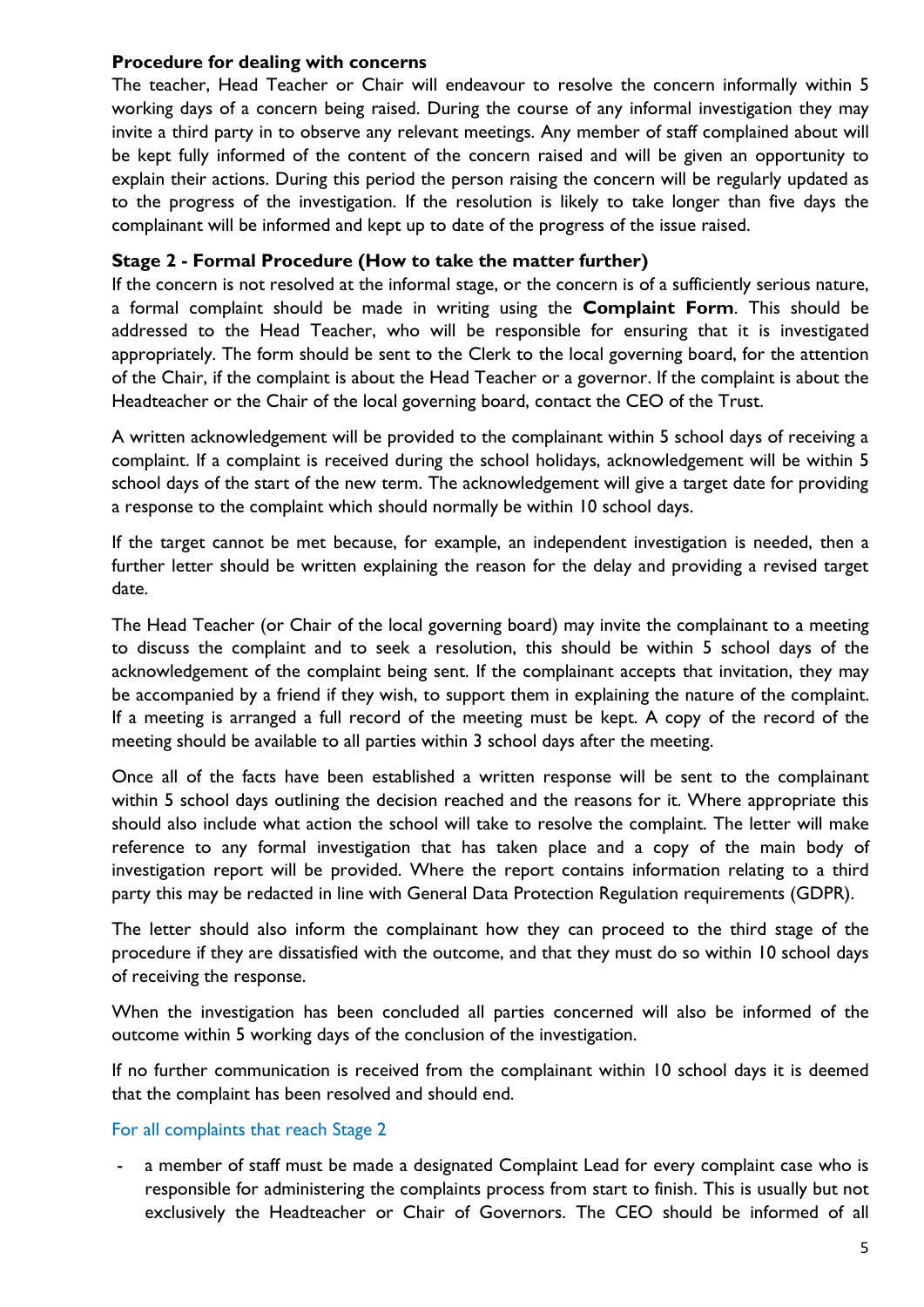complaints that reach Stage 2. A log of all complaints at Stage 2 and Stage 3 will be kept at both individual school and central trust level.

- The Complaint Lead should review Independent Investigator Reports to ensure there are no inconsistencies

#### **For complaints relating to the Central Team**

- the DCEO or CEO will oversee complaints of this nature and will be the Complaint Lead
- for complaints relating to the CEO the Chair of the Trust will be or will appoint a Complaint Lead.

#### **Stage 3 – Review Process**

Complainants who are not satisfied may make representation to the local governing board, requesting a review of the process followed by the school in handling the complaint. A request should be made in writing to the Clerk to the Governing Body using the **Review Request Form**. This must be done within 10 school days of receiving notice of the outcome of the complaint, and include a statement specifying any perceived failures to follow the procedure.

The Chair of Governors will inform the CEO of the Trust within 24 hours of a complaint review request being received and will follow any advice given. The CEO will decide, in consultation with the Chair, the make-up of the panel to hear the complaint review. The CEO may delegate this responsibility to a member of the Central Team.

In the case of complaints relating to the Central Team representation as outlined above should be made to the CEO and in the case of the CEO to the Chair of the Board. Trust Members may be involved in the review if the situation requires it.

The review panel will consist of at least three people who were not directly involved with the matters detailed in the complaint. The panel **must include one person who is independent of the management and running of the academy.** The review panel will appoint a clerk/note taker to keep a written record of proceedings.

The Clerk/note-taker will write to the complainant, acknowledging the review request within 5 school days and informing the complainant of the arrangements for undertaking the review, which should take place within 10 school days of writing to the complainant. The review panel will normally consider written submissions but will sympathetically consider any reasonable requests to make oral representations. Should this be the case the panel will ensure that the review is heard in private, and the complainant informed they may be accompanied to the meeting by a friend/ interpreter if they wish.

The panel will receive written evidence from the complainant of perceived failures to follow the procedure, any written submission must be received by the panel at least 3 working days in advance of the panel meeting. The panel will invite representatives of the school(usually the Head Teacher or the Chair of the local governing board that originally considered the matter), as appropriate, to make a response to the review request.

The panel may also have access to the records kept of the process followed.

The complainant, where relevant the person complained about, the school representatives and the CEO will be informed in writing of the finding of the review and any recommendations, usually within 5 school days of the panel meeting. If the review panel decides that due process has not been followed, they may consider a number of outcomes. The panel may decide to:

- **dismiss the complaint in whole or part**
- **uphold the complaint in whole or part**
- decide on appropriate action to resolve the complaint
- **•** recommend changes to the school's systems and procedures

The review panel is the last school-based stage of the complaints process, and the outcome must be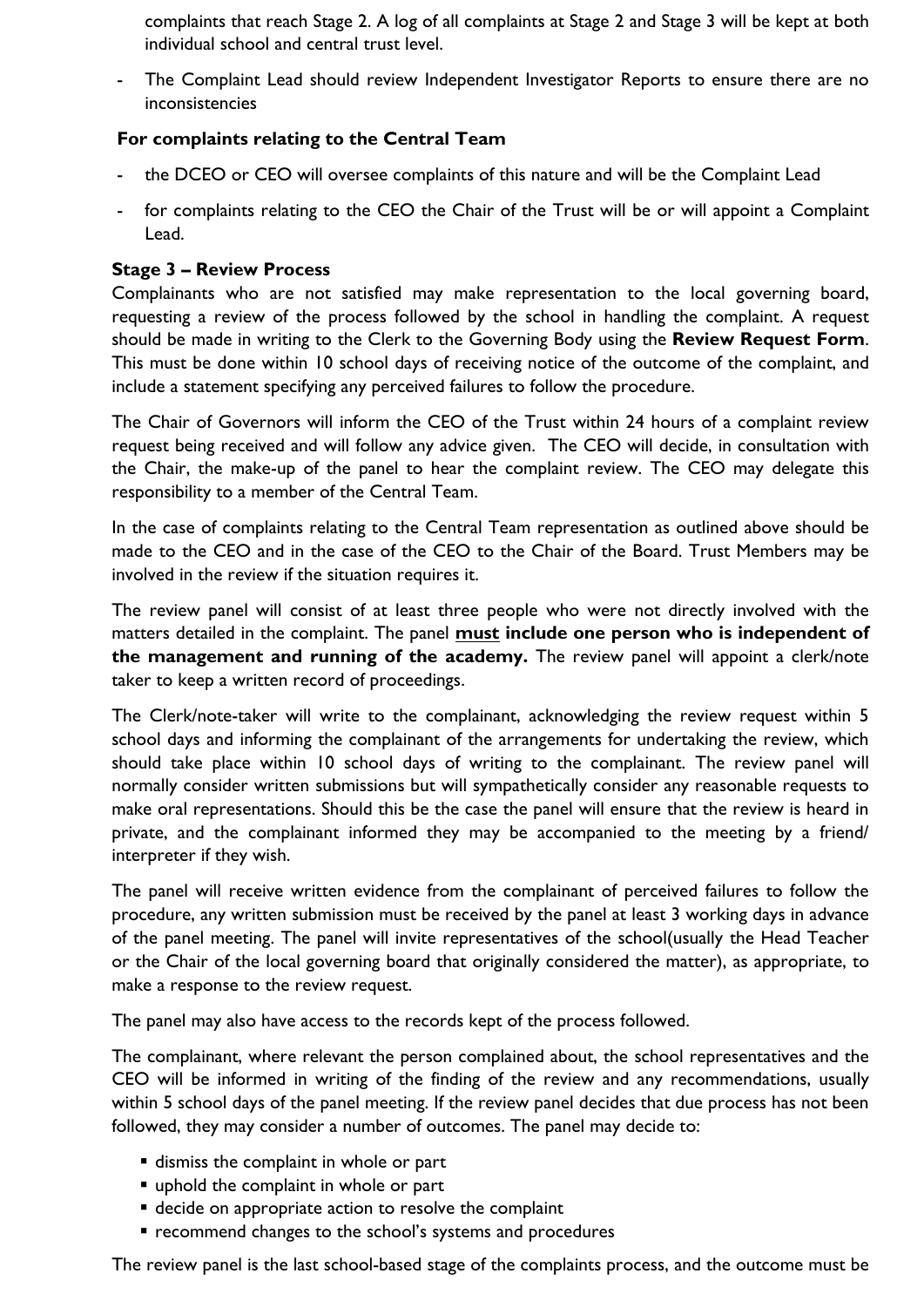reported to the CEO of the Trust. The findings and recommendations must be made available for inspection on the school premises by the Headteacher and CEO.

#### **The matter will then be closed as far as the school is concerned.**

If a complainant has exhausted this complaints procedure, they will be advised that they can submit a complaint to the ESFA via [www.gov.uk/government/organisations/education-and-skills-funding](http://www.gov.uk/government/organisations/education-and-skills-funding-agency/about/complaints-procedure)[agency/about/complaints-procedure,](http://www.gov.uk/government/organisations/education-and-skills-funding-agency/about/complaints-procedure) or by writing to:

Complaints Team Education and Skills Funding Agency Cheylesmore House **Coventry** Quinton Road **Coventry** CV1 2WT

#### **Withdrawal of a complaint**

Where a complainant wishes to withdraw their complaint, the school or Trust will ask them to confirm this in writing. Despite the complaint having been withdrawn, the Trust and school will still take the complainant's voice seriously and attempt to avoid causing similar distress to others in the future. The Trust and school will not under any circumstances ask, or pressure an individual, to withdraw a complaint.

#### **Record keeping**

A written record shall be kept of any complaint made, whether made via phone, in person or in writing, detailing:

- **The main issues raised, the findings and any recommendations.**
- **•** Whether the complaint was resolved following an informal route, formal route or panel hearing.
- **Actions taken by the trust as a result of the complaint (regardless of whether the complaint** was upheld).

All correspondence, statements and records relating to individual complaints will be kept confidential except where the Secretary of State or an inspectorate requests access to them.

Schools are data controllers in their own right and will retain records in relation to complaints within the Trust's data retention policy. The Trust will retain records of complaints and related documents in line with the Data Protection Policy and Records Management Policy. Personal data will only be kept for as long as necessary.

#### **Managing unreasonable complaints**

The Trust is committed to dealing with all complaints fairly and impartially. The Trust will not normally limit the contact complainants have with the Trust itself or any of its schools; however, the Trust does not expect staff to tolerate unacceptable behaviour and will take action to protect staff from that behaviour, including that which is abusive, offensive or threatening.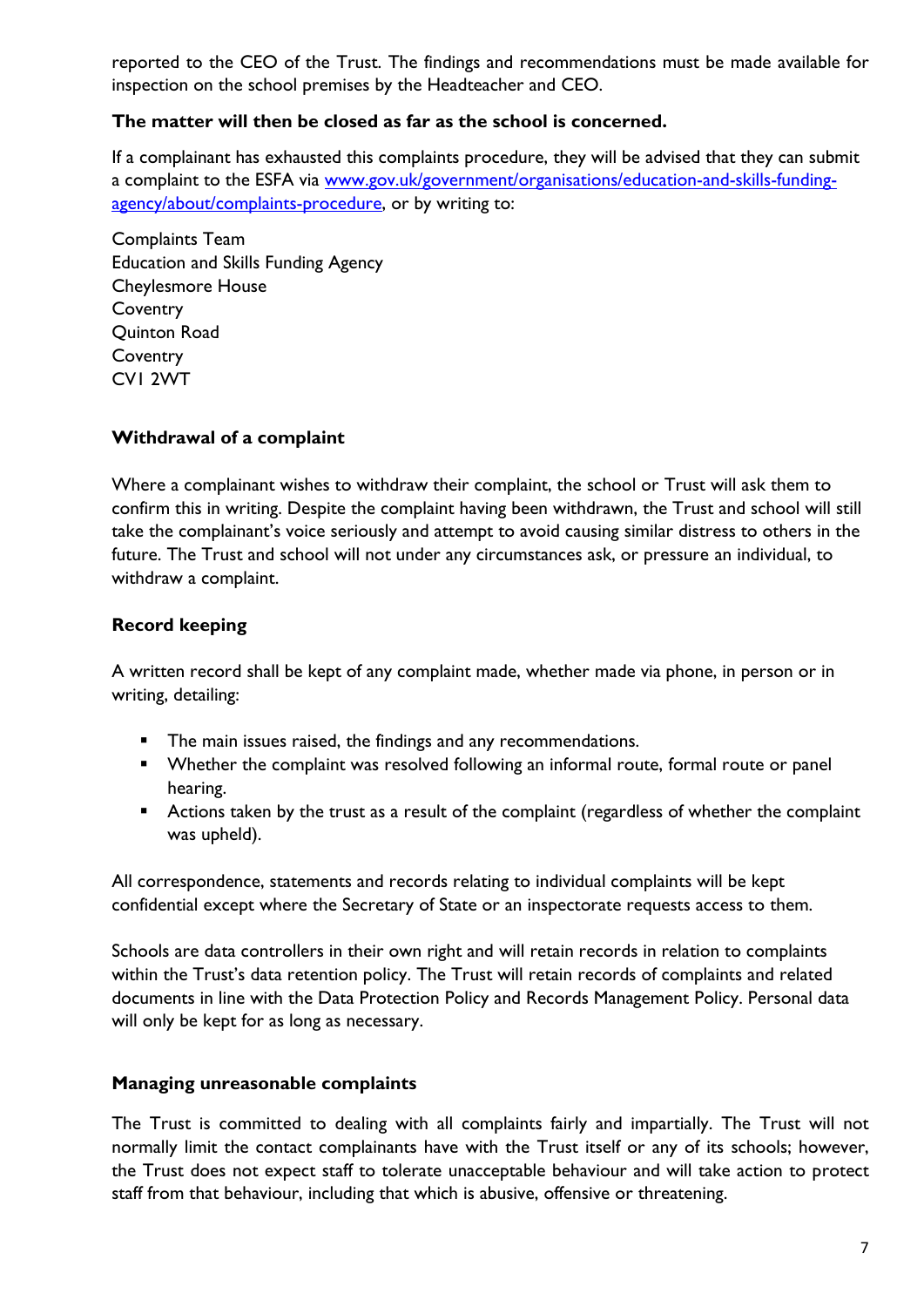For the purposes of this policy, **"unreasonable complaints"** include:

- Vexatious complaints, which:
	- Are obsessive, persistent, harassing, prolific, or repetitious.
	- Insist upon pursuing unmeritorious complaints and/or unrealistic outcomes beyond all reason.
	- Insist upon pursuing meritorious complaints in an unreasonable manner.
	- Are designed to cause disruption or annoyance.
	- Demand for redress which lacks any serious purpose or value.
- Serial or persistent complaints, which:
	- Are duplicated, sent by the same complainant once the initial complaint has been closed.
	- Are new complaints that are submitted additionally, as part of an existing open complaint, by the same complainant.

A complaint may also be regarded as unreasonable when the complainant:

- Refuses to articulate their complaint or specify the grounds of a complaint or the outcomes sought by raising the complaint, despite offers of assistance.
- Refuses to cooperate with the complaints investigation process while still wishing their complaint to be resolved.
- Refuses to accept that certain issues are not within the scope of a complaint's procedure.
- Insists on the complaint being dealt with in ways which are incompatible with the adopted complaints procedure or with good practice.
- Introduces trivial or irrelevant information which they expect to be taken into account and commented on, or raises large numbers of detailed but unimportant questions and insists they are fully answered, often immediately and to their own timescales.
- Makes unjustified complaints about staff who are trying to deal with the issues and seeks to have them replaced.
- Changes the basis of the complaint as the investigation proceeds.
- Repeatedly makes the same complaint despite previous investigations or responses concluding that the complaint is groundless or has been addressed.
- Refuses to accept the findings of the investigation into that complaint where the trust's complaints procedure has been fully and properly implemented and completed, including referral to the ESFA.
- Seeks an unrealistic outcome.
- **Makes excessive demands on school time by frequent, lengthy, complicated and stressful** contact with staff regarding the complaint in person, in writing, by email and by telephone while the complaint is being dealt with.

A complaint may also be considered unreasonable if the complainant:

- Acts maliciously or aggressively.
- Uses threats, intimidation or violence.
- Uses abusive, offensive or discriminatory language.
- Knows the complaint to be false.
- Uses falsified information.
- Publishes unacceptable information in media such as social media websites and newspapers.

The above applies regardless of the method the complaint is made, e.g. face-to-face, by telephone, in writing or electronically.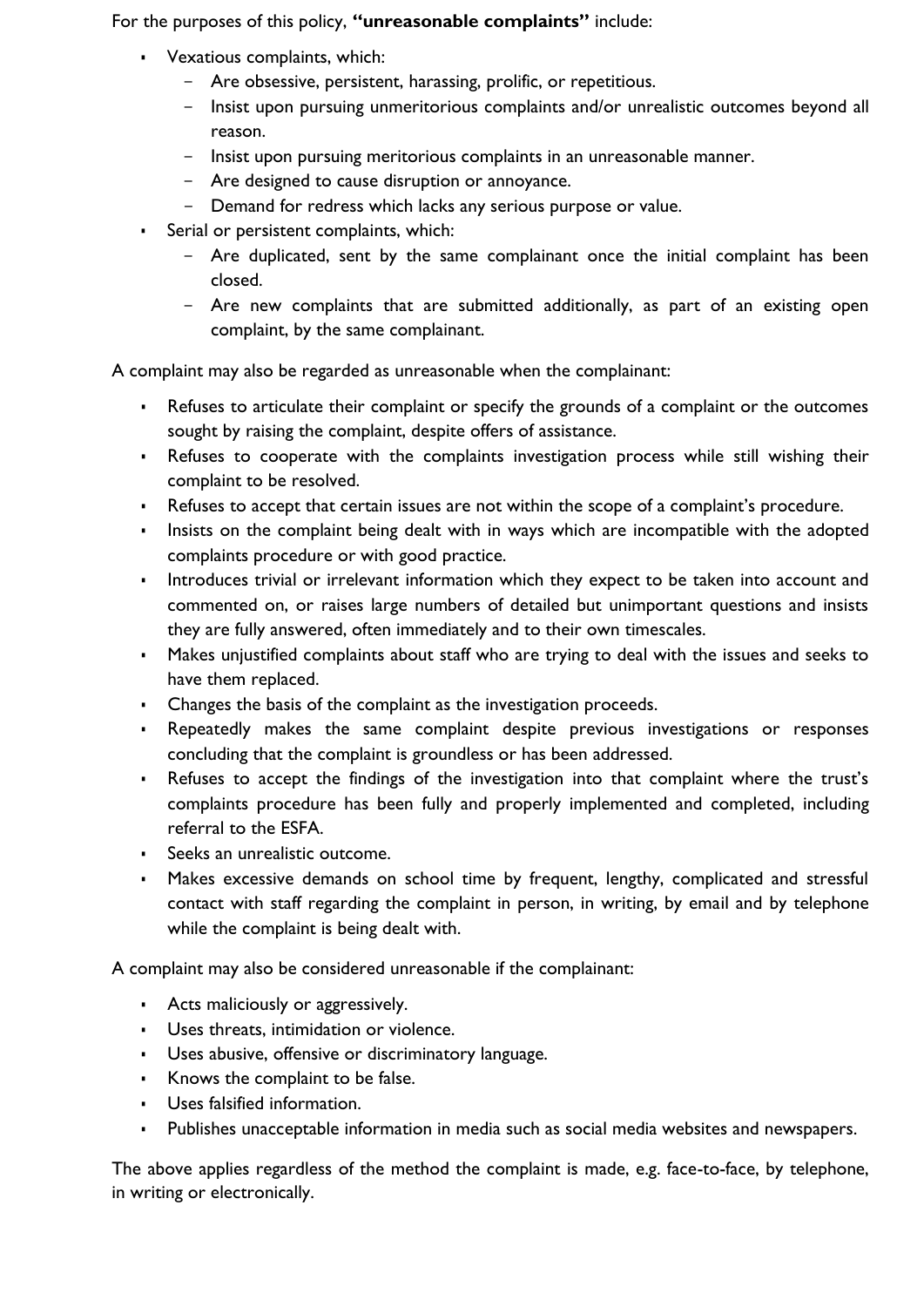Complainants should limit the number of communications with the Trust while a complaint is being progressed. It is not helpful if repeated correspondence is sent, either by letter, phone, email or text, as it could delay the outcome being reached.

Whenever possible, the member of staff, local governor or trustee leading the response to a complaint will discuss any concerns with the complainant informally before applying an 'unreasonable' marking.

Serial or persistent complaints will only be marked as 'serial' once the complainant has completed the complaints procedure. It is the complaint that will be marked as 'serial', meaning the complainant can complain about a separate issue if necessary.

If the behaviour continues, the individual handling the complaint will write to the complainant explaining that their behaviour is unreasonable and asking them to change it. For complainants who excessively contact the Trust or any of its schools causing a significant level of disruption, the Trust may specify methods of communication and limit the number of contacts in a communication plan. This will usually be reviewed after six months.

A decision to stop responding will only be considered in circumstances where the following statements are true:

- Every reasonable step has been taken to address the complainant's concerns
- The complainant has been given a clear statement of the school or Trust's position and their options
- The complainant contacts the Trust or any of its schools repeatedly, making substantially the same points each time

In response to any serious incident of aggression or violence, the concerns and actions taken will be put in writing immediately and the police informed. This may include banning an individual from the school.

## **Staff Complaint**

If a member of staff wishes to make a complaint (in their capacity as an employee) should be investigated using the Grievance Procedure and not the Complaints Policy.

#### **Does this complaints procedure cover all provision?**

The DfE's advice identifies areas lying outside the scope of school procedures.

| <b>Exceptions</b>                                             | Who to contact                                                                                                                               |
|---------------------------------------------------------------|----------------------------------------------------------------------------------------------------------------------------------------------|
| Admissions to school                                          | Local authority                                                                                                                              |
| Statutory assessments of<br><b>Special Educational Needs</b>  |                                                                                                                                              |
| Matters likely to require a<br>Child Protection investigation |                                                                                                                                              |
| School re-organisation<br>proposals                           | <b>DGAT</b>                                                                                                                                  |
| <b>Exclusion from school</b>                                  | Parents and carers may use procedures to<br>challenge permanent exclusions and fixed term<br>exclusions of more than 5 days in a given term. |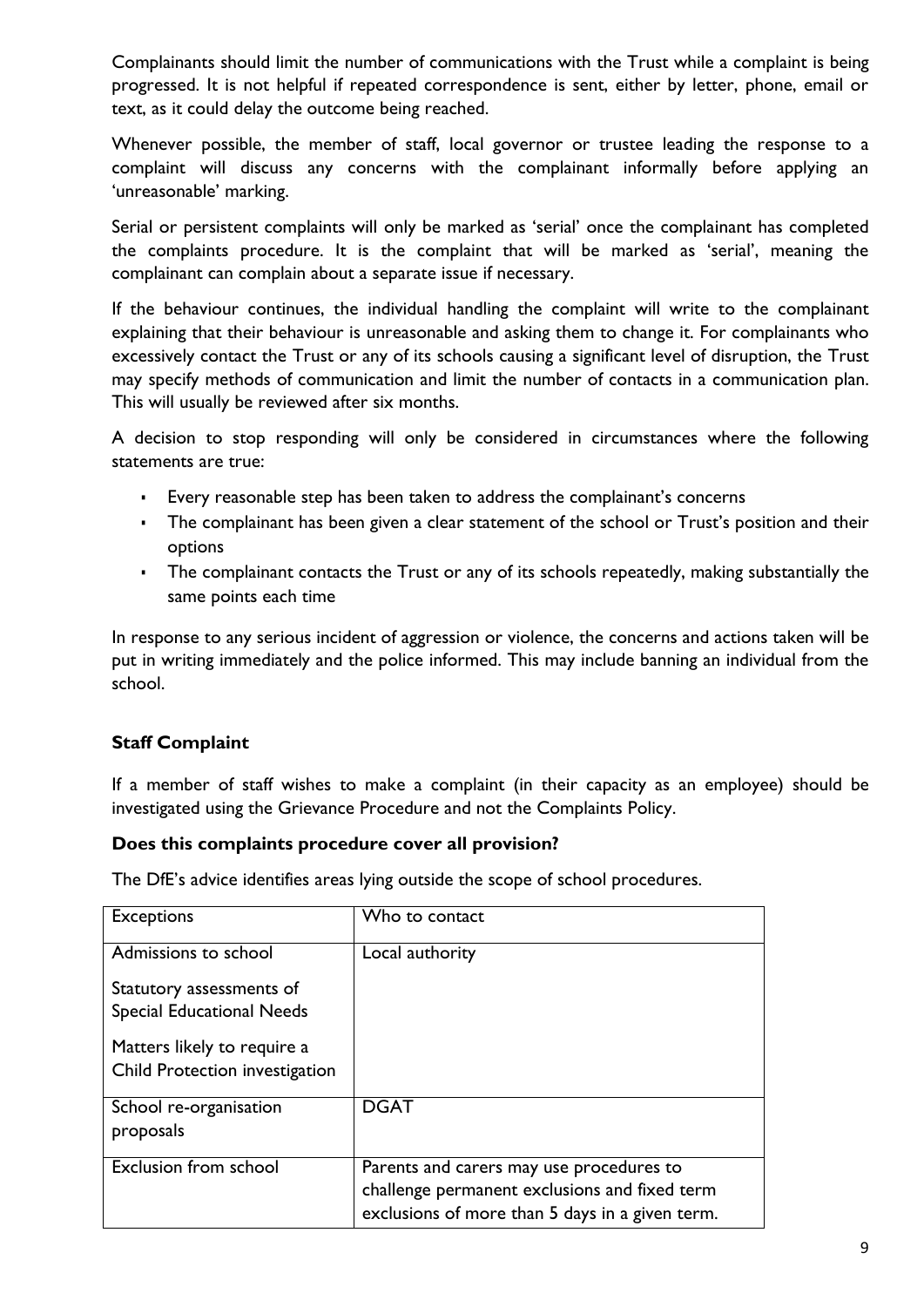|                              | Concerns about the process followed can be raised<br>via the complaints procedure. |
|------------------------------|------------------------------------------------------------------------------------|
| Whistleblowing               | Academies should have an internal procedure for<br>employees and volunteers.       |
|                              | Ofsted may be contacted by email                                                   |
|                              | (whistleblowing@ofsted.gov.uk) telephone                                           |
|                              | (03001233155) or in writing (WBHL, Ofsted,                                         |
|                              | Piccadilly Gate, Store Street, Manchester, MI                                      |
|                              | 2WD.                                                                               |
| Staff grievances and         | Academies must have staff grievances, discipline                                   |
| disciplinary procedures      | and conduct procedures in place. Complainants are                                  |
|                              | not informed of the outcomes of actions under this                                 |
|                              | procedure.                                                                         |
| Complaints about services    | Providers should be contacted directly and have                                    |
| provided by external bodies  | their own procedures for such eventualities.                                       |
| using a school's premises or |                                                                                    |
| facilities.                  |                                                                                    |
|                              |                                                                                    |

#### **5. Monitoring and review**

The local governing board monitor the Complaints Procedure, in order to ensure that all complaints are handled properly. The Headteacher logs all formal complaints received by the school and records how they were resolved. Local governors examine this log on an annual basis.

DGAT will take into account any local or national decisions that affect the complaints process, and make any modifications necessary to this policy. DGAT will review this policy every two years or more often if necessary. **The local governing board will formally adopt this policy every two years.**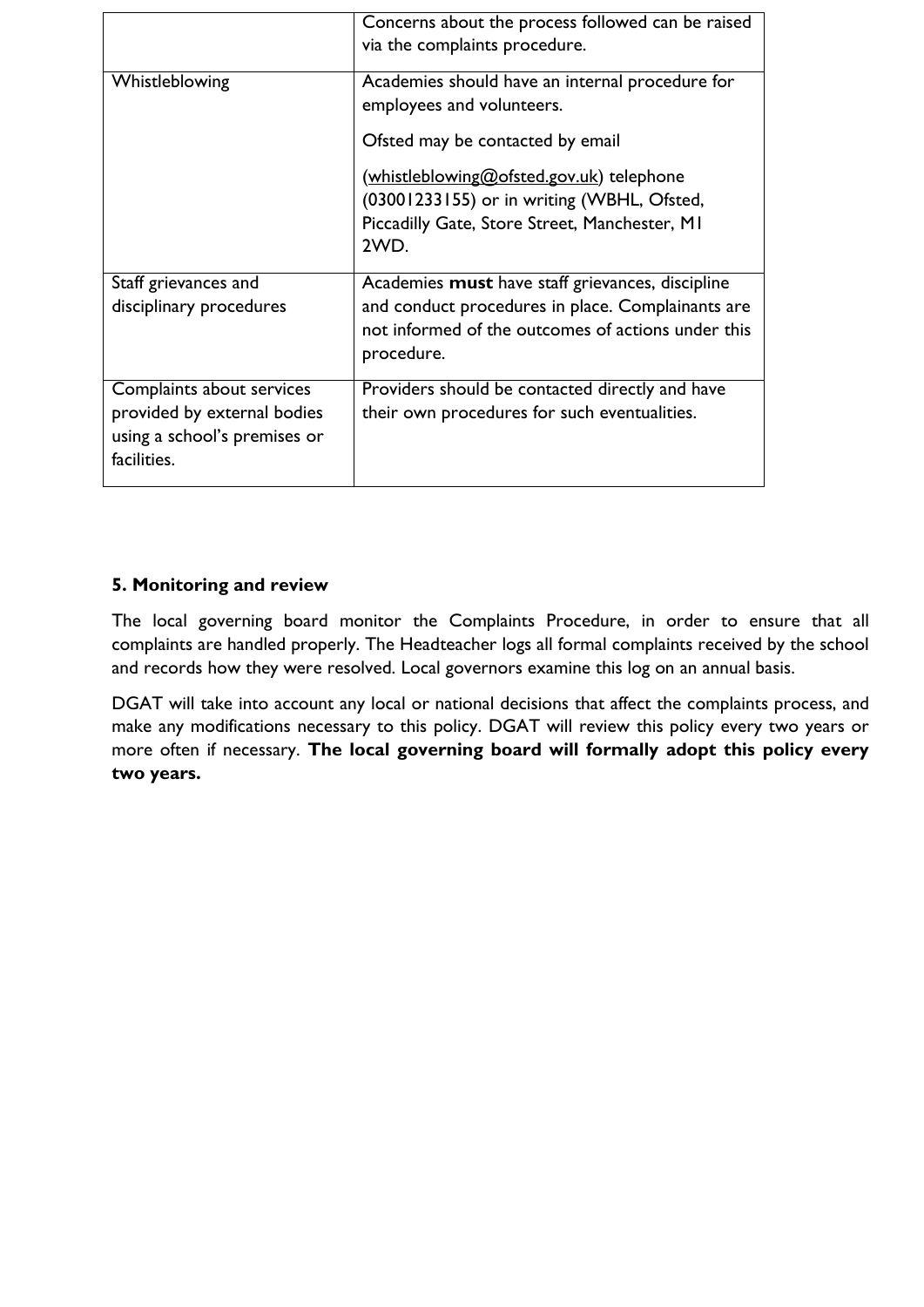# **DGAT Complaints flow chart for complaints investigated by the Headteacher**

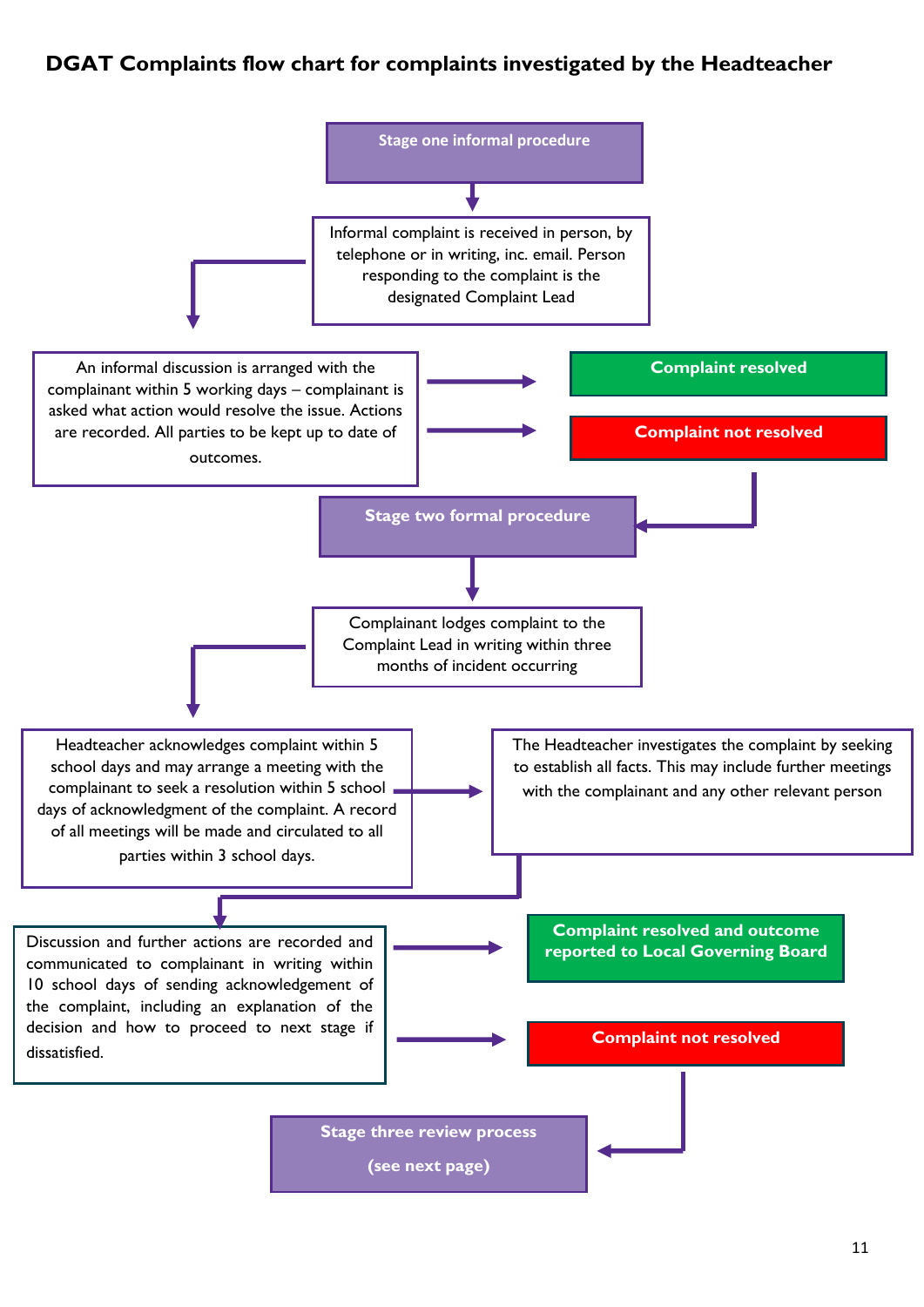# **DGAT Complaints flow chart for complaints investigated by the Headteacher**

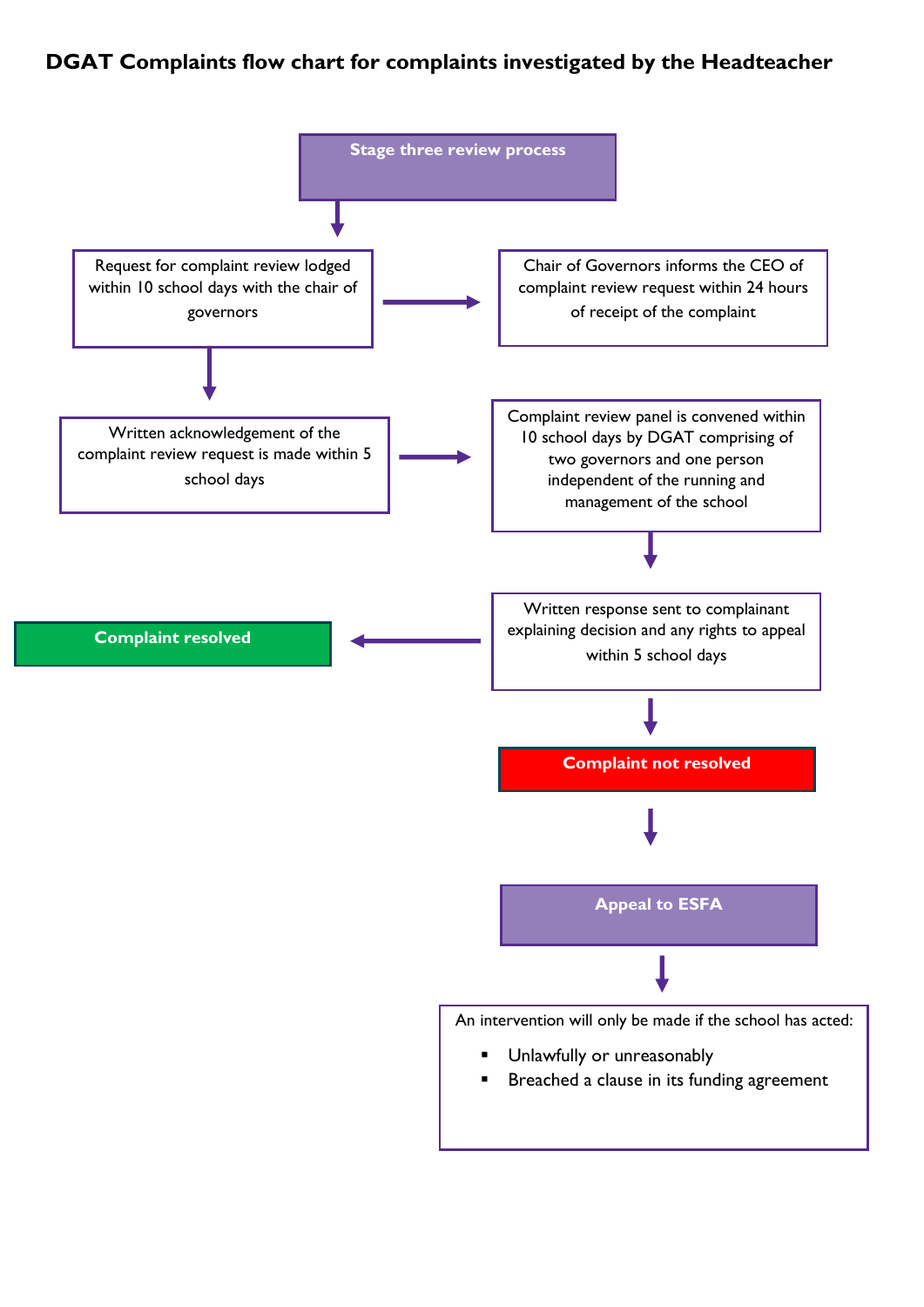# **DGAT Complaints flow chart for complaints made against the Headteacher**

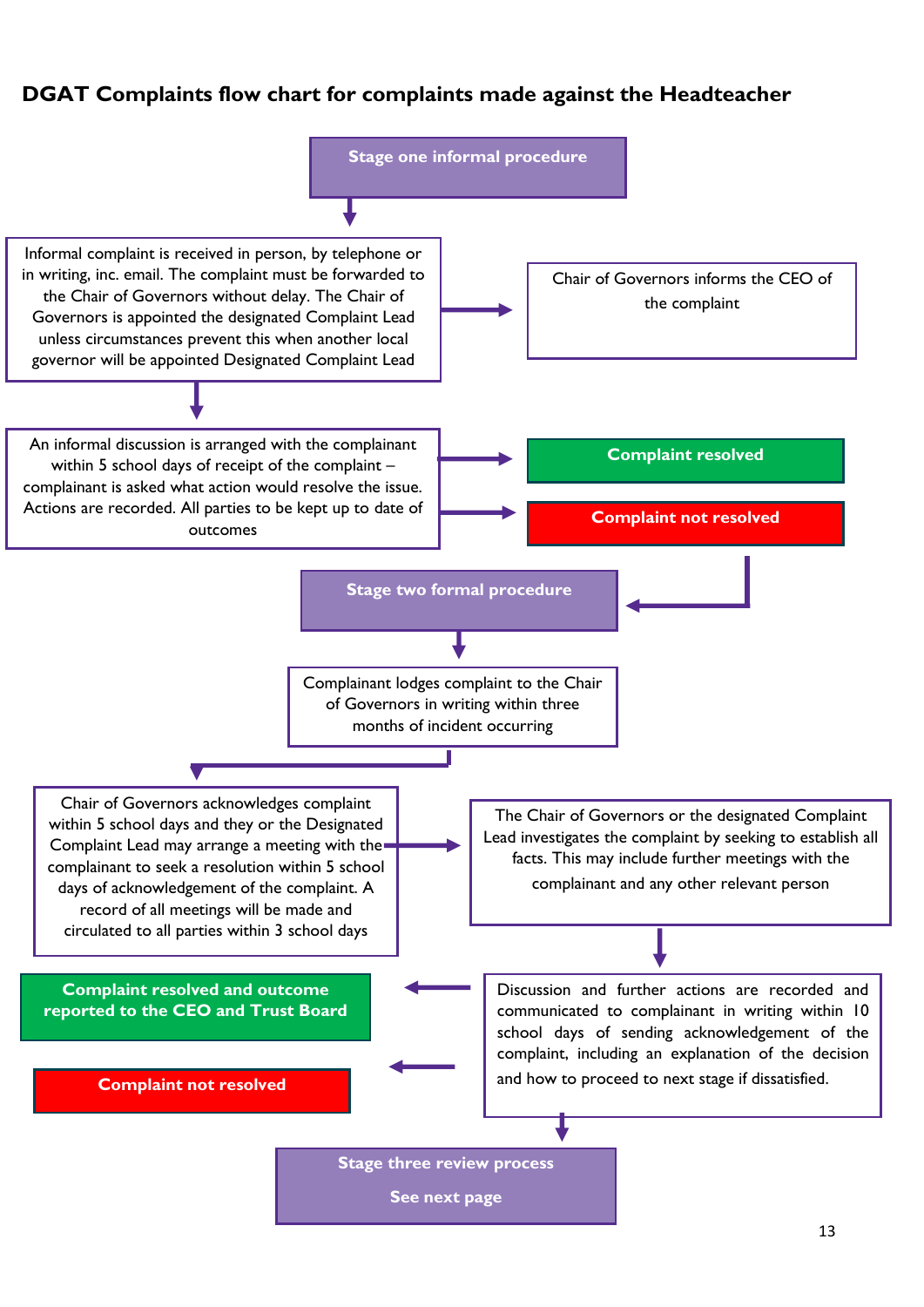# **DGAT Complaints flow chart for complaints made against the Headteacher**

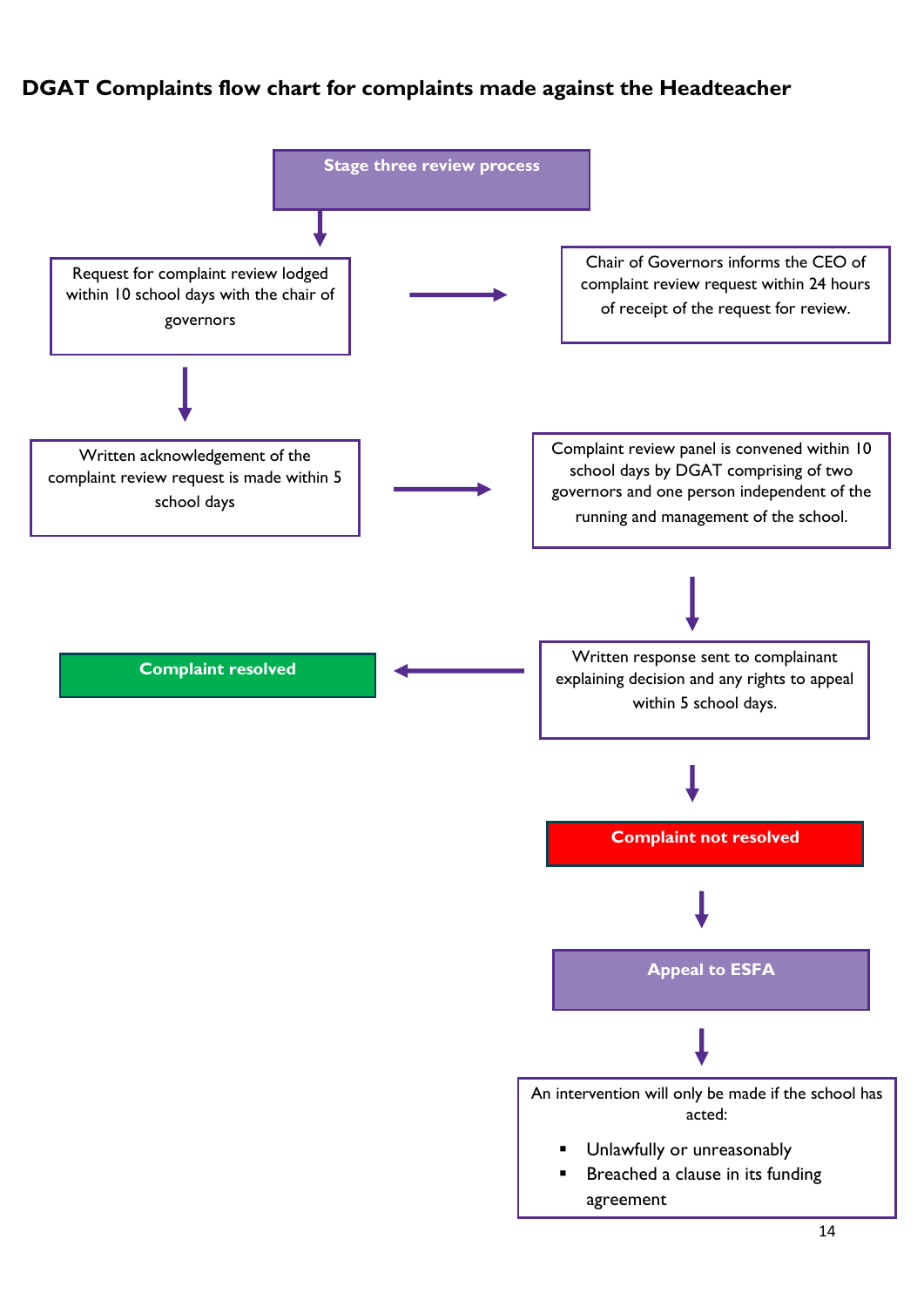# **DGAT Complaints flow chart for complaints made against the local governing board or central team staff**

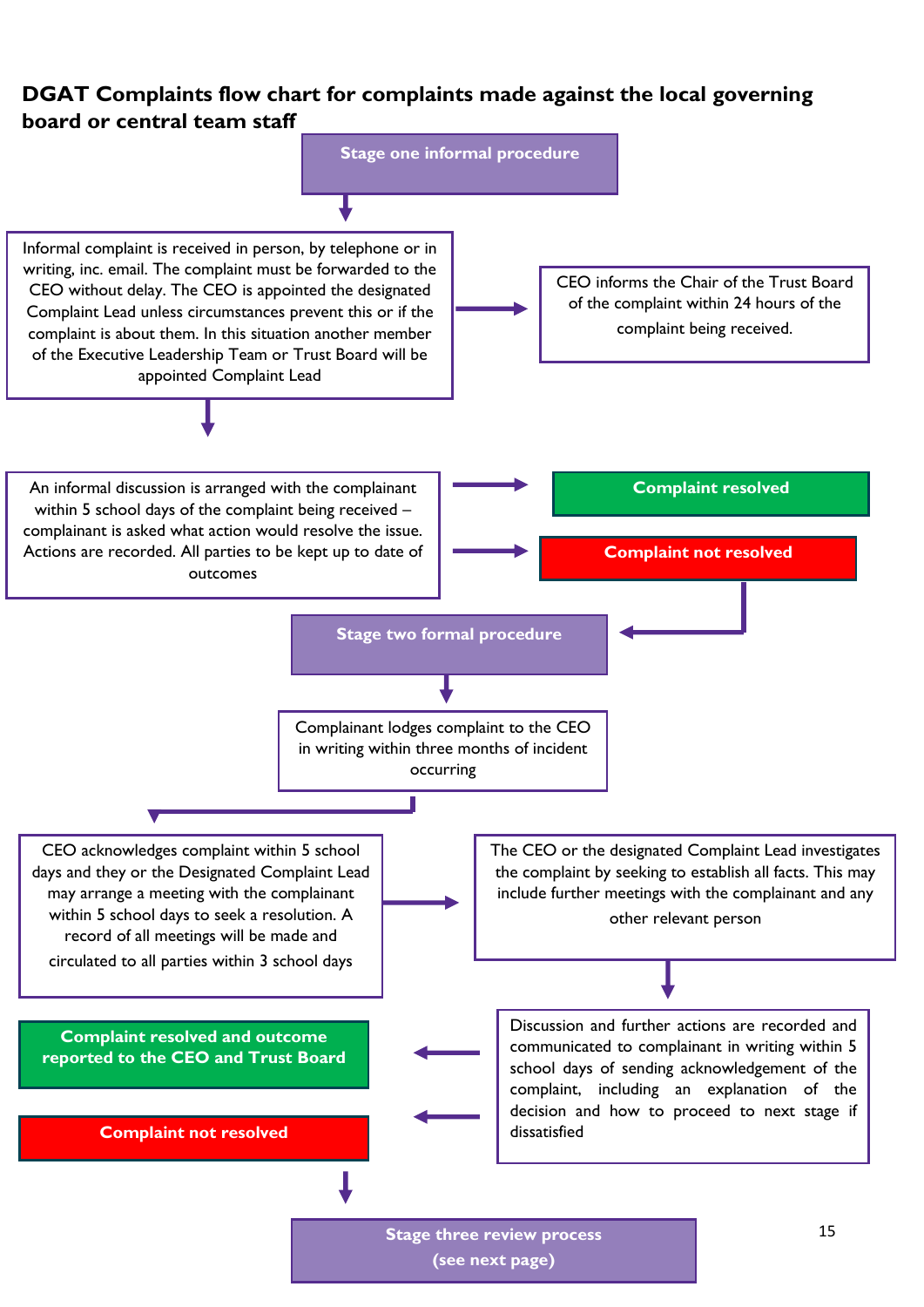# **DGAT Complaints flow chart for complaints made against the local governing board or central team staff**

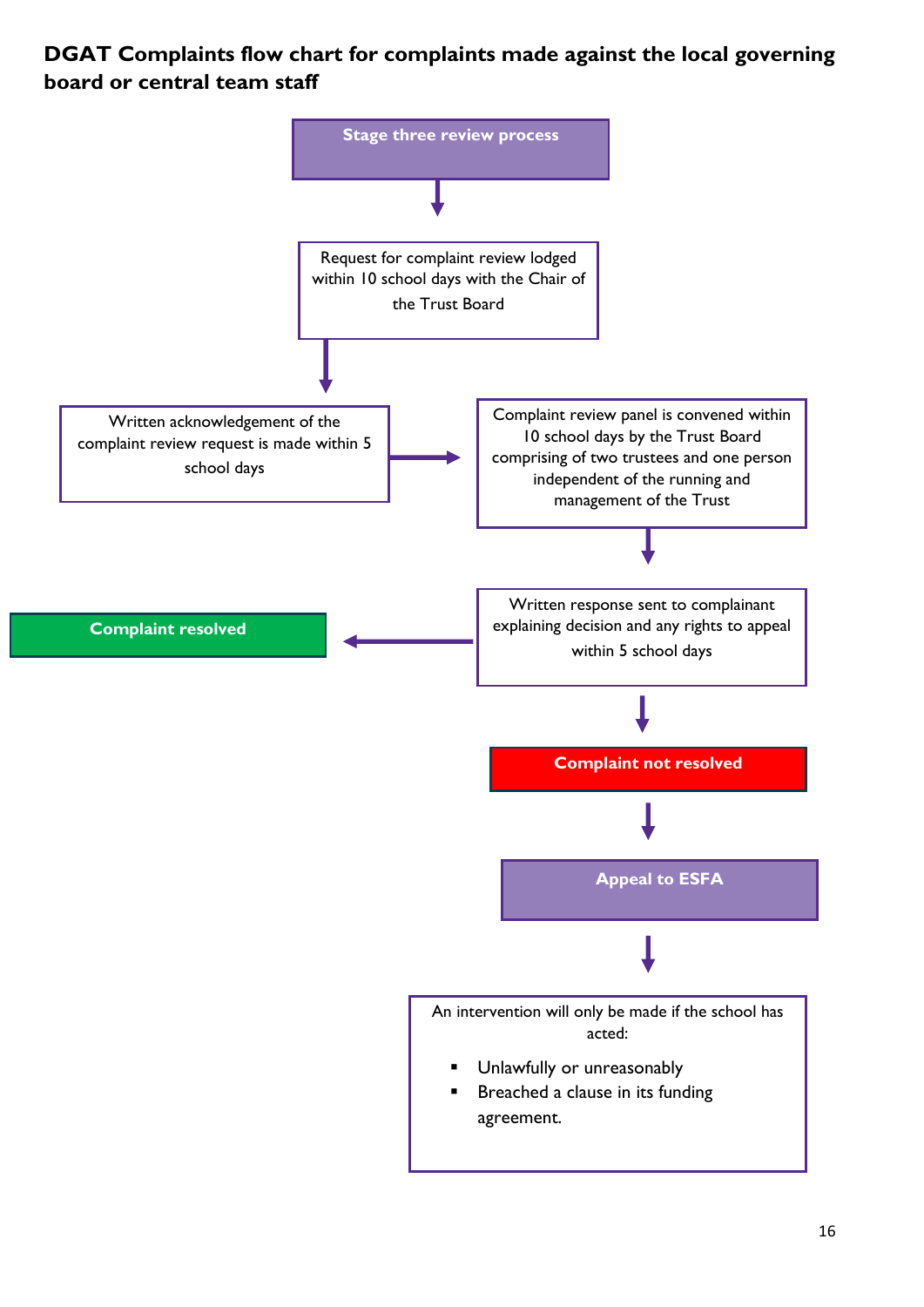

#### **Complaint Form**

Please complete this form and return it to Headteacher (or Clerk to the

local governing board), who will acknowledge its receipt and inform you of the next stage in the procedure.

| Your name:                   |  |
|------------------------------|--|
| Your Address:                |  |
| Daytime telephone            |  |
| number:                      |  |
| Evening telephone<br>number: |  |

| Relationship with school e.g. parent of a child on<br>the school's roll |  |
|-------------------------------------------------------------------------|--|
| Child's name (if relevant to your complaint):                           |  |

Please give concise details of your complaint, (including dates, names of witnesses etc.), to allow the matter to be fully investigated:

You may continue on separate paper, or attach additional documents, if you wish.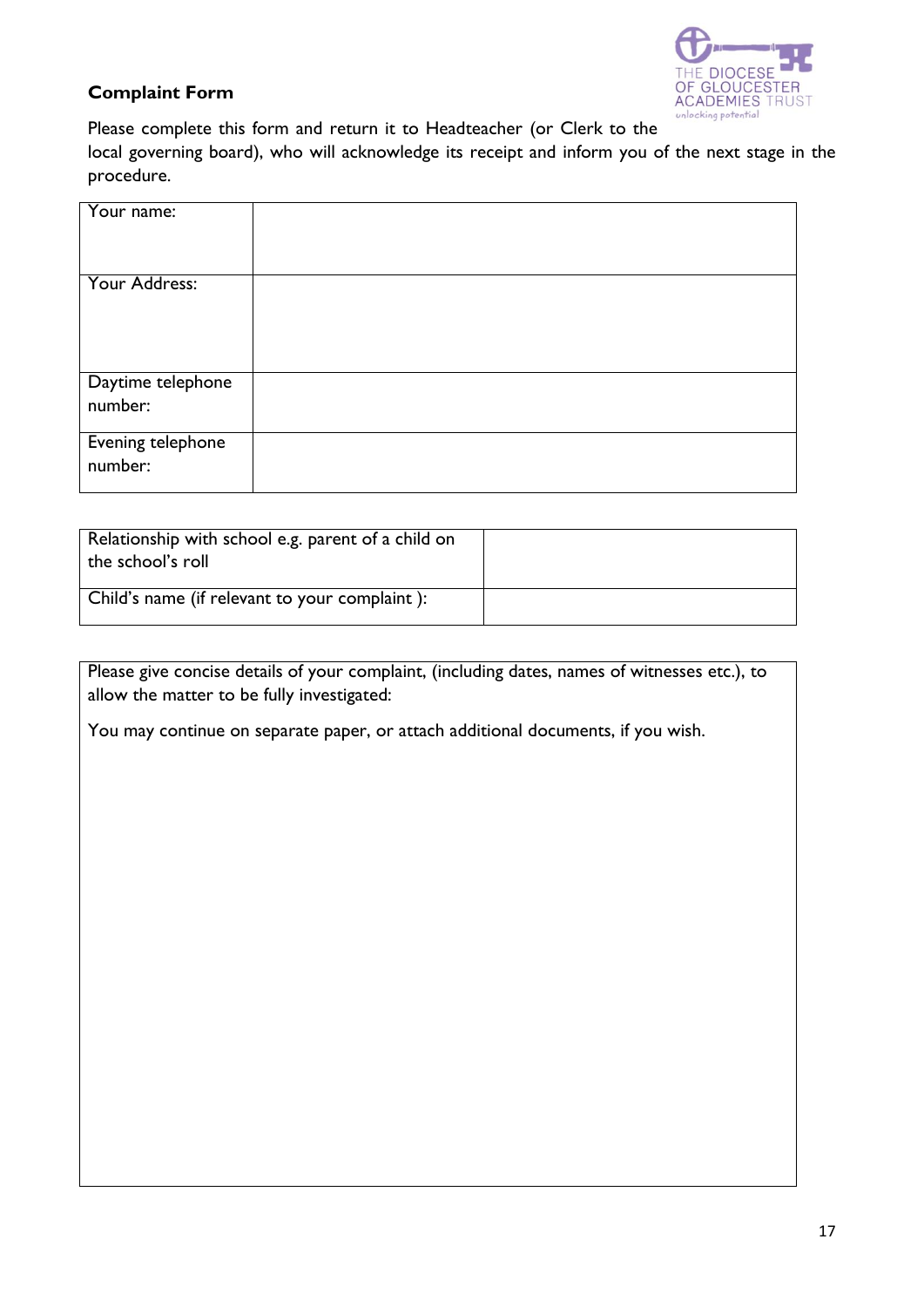| Number of additional pages attached                     |                                                                                              |
|---------------------------------------------------------|----------------------------------------------------------------------------------------------|
|                                                         | What action, if any, have you already taken to try to resolve your complaint? (i.e. who have |
| you spoken with or written to and what was the outcome? |                                                                                              |
|                                                         |                                                                                              |
|                                                         |                                                                                              |
|                                                         |                                                                                              |
|                                                         |                                                                                              |
|                                                         |                                                                                              |
|                                                         |                                                                                              |
|                                                         |                                                                                              |
|                                                         |                                                                                              |
|                                                         |                                                                                              |
|                                                         |                                                                                              |

What actions do you feel might resolve the problem at this stage?

Signature:

Date:

| <b>School use:</b>         |      |                                               |
|----------------------------|------|-----------------------------------------------|
| Received by:               | Date |                                               |
|                            |      |                                               |
| Acknowledgement            | Date |                                               |
| sent by:                   |      |                                               |
|                            |      |                                               |
| Complaint referred to:     |      |                                               |
| $\overline{\mathsf{Name}}$ | Date |                                               |
|                            |      |                                               |
|                            |      |                                               |
|                            |      | THE DIOCESE<br>OF GLOUCESTER                  |
|                            |      | <b>ACADEMIES TRUST</b><br>unlocking potential |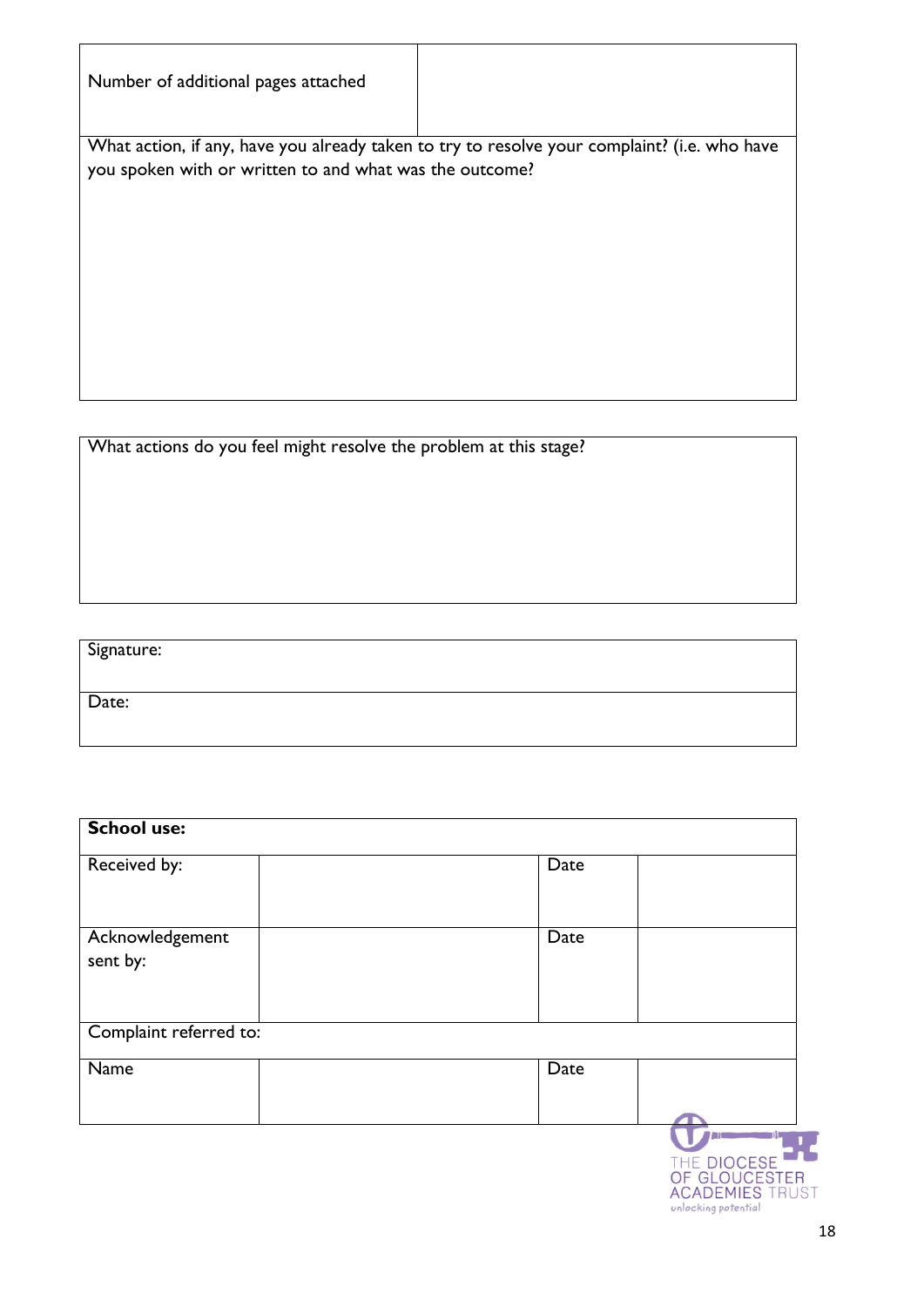### **Complaint Review Request Form**

Please complete this form and return it to Head teacher (or Clerk to the local governing board), who will acknowledge its receipt and inform you of the next stage in the procedure.

| Your name:                                                                     |                                                                                     |  |
|--------------------------------------------------------------------------------|-------------------------------------------------------------------------------------|--|
| Your Address:                                                                  |                                                                                     |  |
| Daytime telephone<br>number:                                                   |                                                                                     |  |
| Evening telephone<br>number:                                                   |                                                                                     |  |
| Dear sir/madam                                                                 |                                                                                     |  |
|                                                                                | I submitted a formal complaint to the school on                                     |  |
| Date:                                                                          |                                                                                     |  |
| My complaint was submitted to                                                  |                                                                                     |  |
| Name:                                                                          |                                                                                     |  |
| and I received a response from                                                 |                                                                                     |  |
| Name:                                                                          |                                                                                     |  |
| on                                                                             |                                                                                     |  |
| Date:                                                                          |                                                                                     |  |
|                                                                                | I have attached copies of my formal complaint and of the responses from the school. |  |
| I am dissatisfied with the way in which the procedure was carried out because: |                                                                                     |  |
|                                                                                |                                                                                     |  |
|                                                                                |                                                                                     |  |
|                                                                                |                                                                                     |  |
|                                                                                |                                                                                     |  |
|                                                                                |                                                                                     |  |
|                                                                                |                                                                                     |  |
|                                                                                |                                                                                     |  |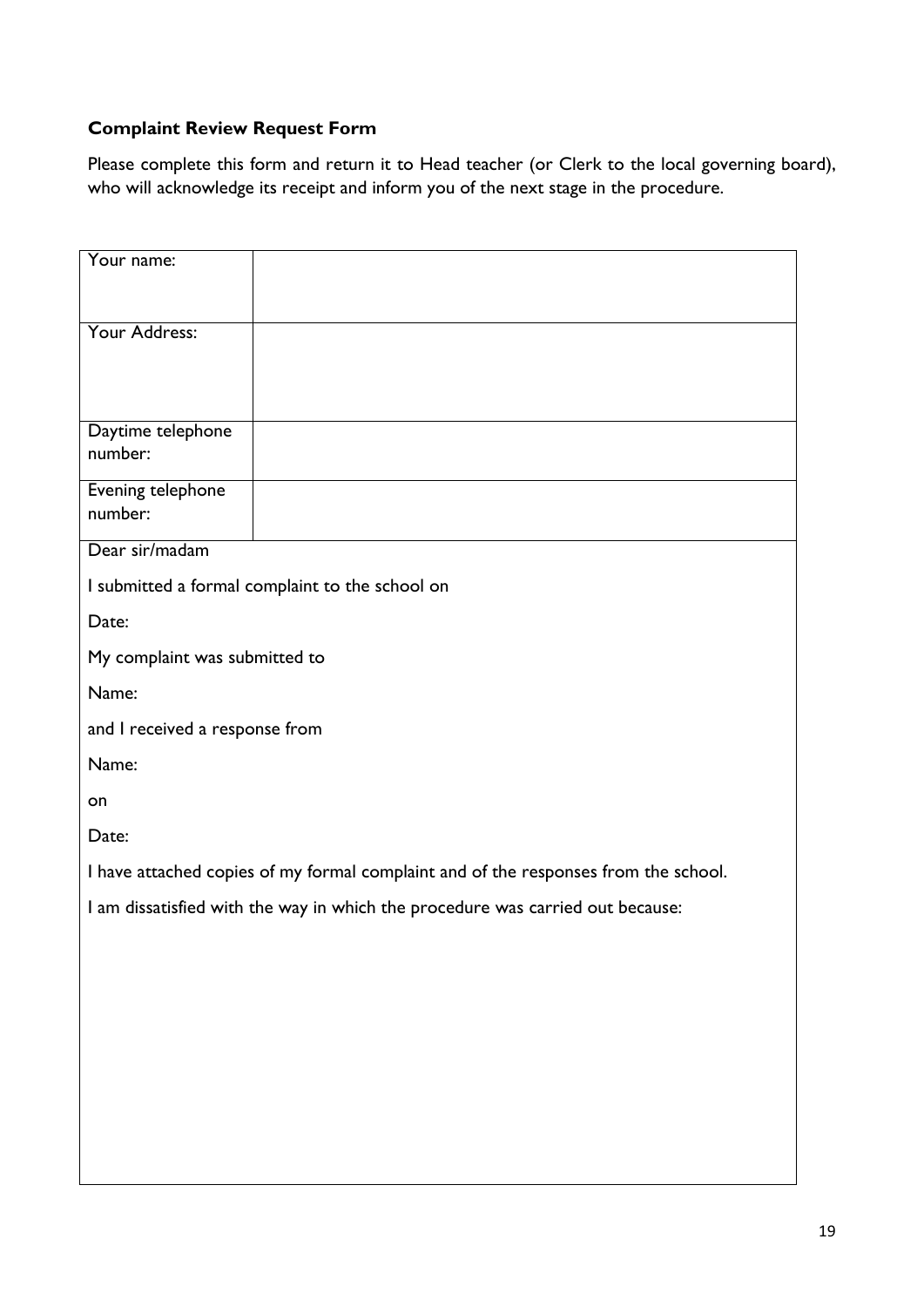You may continue on separate paper, or attach additional documents, if you wish.

Number of additional pages attached

What actions do you feel might resolve the problem at this stage?

| Signature: |  |
|------------|--|
|            |  |
| Date:      |  |
|            |  |

| <b>School use:</b> |      |  |
|--------------------|------|--|
| Received by:       | Date |  |
|                    |      |  |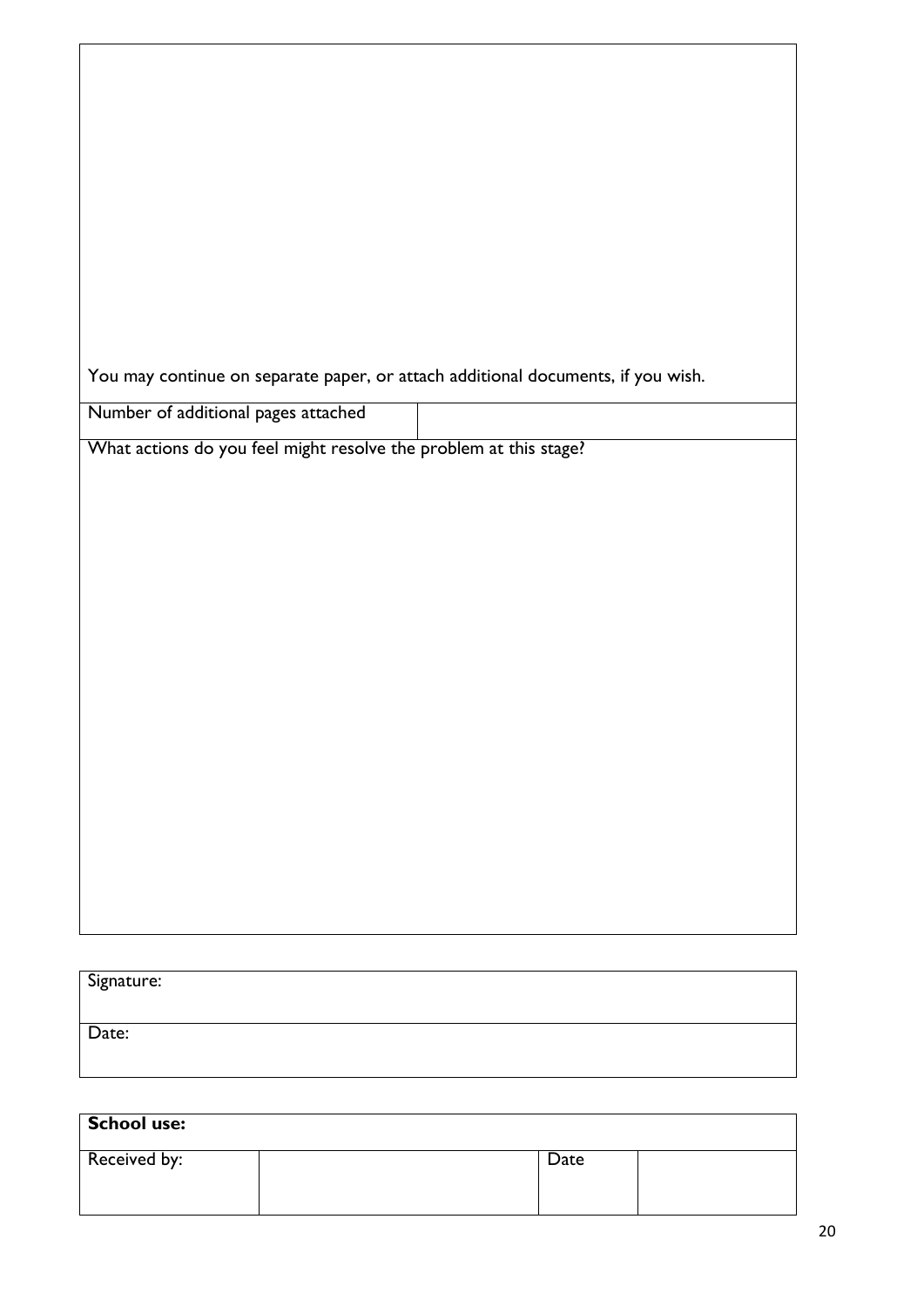| Acknowledgement<br>sent by: |  | Date |  |
|-----------------------------|--|------|--|
| Complaint referred to:      |  |      |  |
| Name                        |  | Date |  |
| Name                        |  | Date |  |

#### **Staff Complaint**

If a member of staff wishes to make a complaint (in their capacity as an employee) should be investigated using the Grievance Procedure and not the Complaints Policy.

#### **Does this complaints procedure cover all provision?**

The DfE's advice identifies areas lying outside the scope of school procedures.

| <b>Exceptions</b>                | Who to contact                                                                                   |
|----------------------------------|--------------------------------------------------------------------------------------------------|
| Admissions to school             | Local authority                                                                                  |
| Statutory assessments of         |                                                                                                  |
| <b>Special Educational Needs</b> |                                                                                                  |
| Matters likely to require a      |                                                                                                  |
| Child Protection investigation   |                                                                                                  |
| School re-organisation           | <b>DGAT</b>                                                                                      |
| proposals                        |                                                                                                  |
| <b>Exclusion from school</b>     | Parents and carers may use procedures to                                                         |
|                                  | challenge permanent exclusions and fixed term<br>exclusions of more than 5 days in a given term. |
|                                  | Concerns about the process followed can be raised                                                |
|                                  | via the complaints procedure.                                                                    |
| Whistleblowing                   | Academies should have an internal procedure for                                                  |
|                                  | employees and volunteers.                                                                        |
|                                  | Ofsted may be contacted by email                                                                 |
|                                  | (whistleblowing@ofsted.gov.uk) telephone                                                         |
|                                  | (03001233155) or in writing (WBHL, Ofsted,<br>Piccadilly Gate, Store Street, Manchester, MI      |
|                                  | 2WD.                                                                                             |